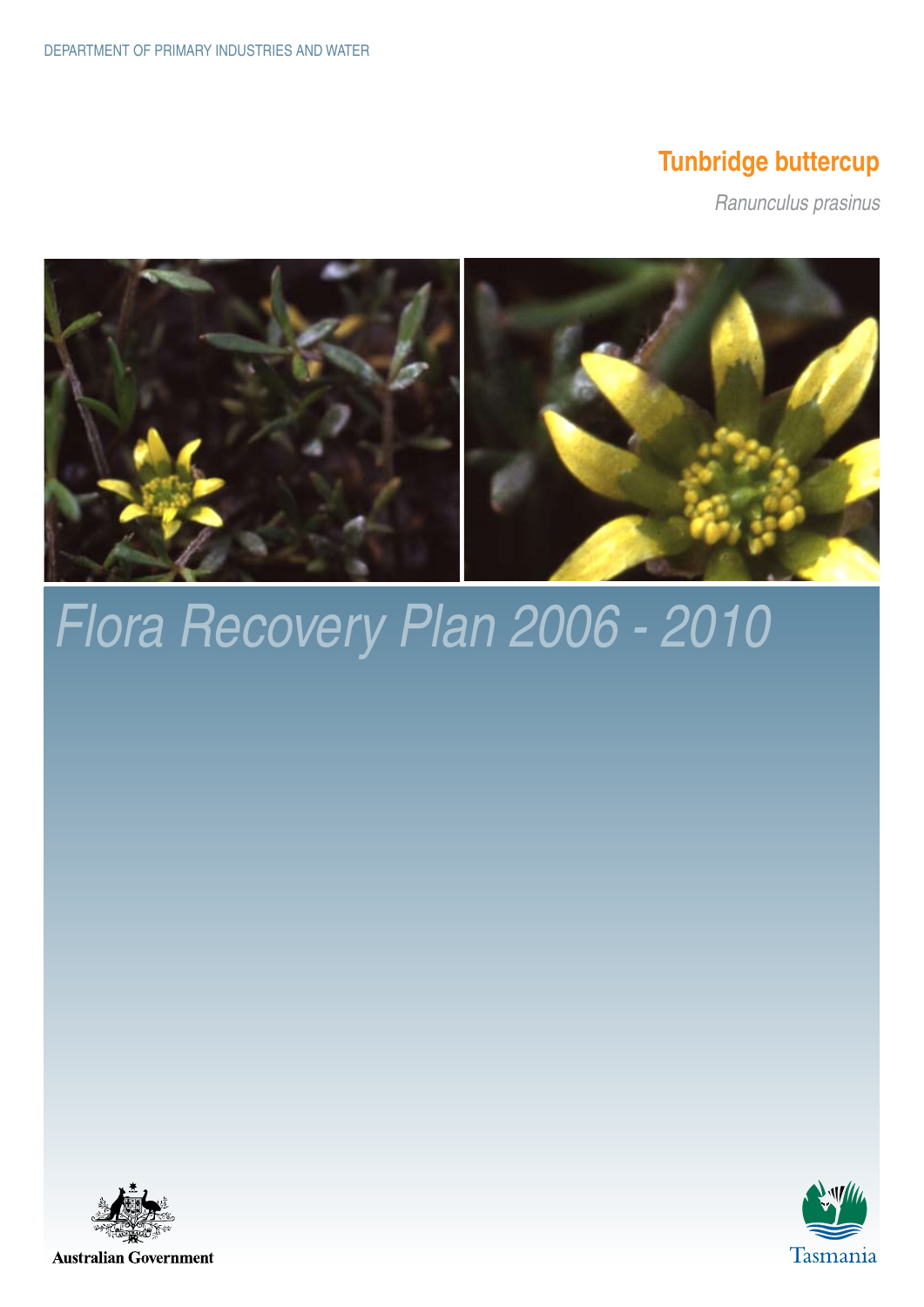### **ACKNOWLEDGEMENTS**

This plan was prepared by Wendy Potts (TSS) with advice from Louise Gilfedder (Non-Forest Vegetation Project, DPIW) and Cassandra Strain. Plan edited and amended by Justine Shaw and Richard Schahinger (TSS). Cover produced by Gina Donelly (Graphic Services, ILS, DPIW). This plan draws on the *Ranunculus prasinus* Listing Statement (Threatened Species Unit 2002) and a preceding Recovery Plan (Gilfedder 1991). This Plan was prepared with support from the Commonwealth Department of Environment and Heritage.

**Cover photo** by Hans and Annie Wapstra.

**Citation:** Threatened Species Section (2006). *Flora Recovery Plan: Tunbridge buttercup,* Ranunculus prasinus *2006- 2010*. Department of Primary Industries and Water, Hobart.

©Threatened Species Section, DPIW

This work is **copyright**. It may be reproduced for study, research or training purposes subject to an acknowledgment of the sources and no commercial usage or sale. Requests and inquiries concerning reproduction and rights should be addressed to the Manager, Threatened Species Section.

**ISBN:** 0 7246 6351 7

#### **Abbreviations**:

| <b>DEH</b>   | Commonwealth Department of Environment and Heritage                 |
|--------------|---------------------------------------------------------------------|
| <b>DPIW</b>  | Department of Primary Industries and Water, Tasmania                |
| <b>DPIWE</b> | Department of Primary Industries, Water and Environment, Tasmania   |
| EPBC Act     | Environment Protection and Biodiversity Conservation Act 1999       |
| NRM Region   | Natural Resource Management Region                                  |
| TSP Act      | Threatened Species Protection Act 1995                              |
| <b>TSS</b>   | Threatened Species Section (formerly Threatened Species Unit), DPIW |

**Taxonomy** follows Buchanan (2005) except where otherwise noted.

The listing status of the threatened species referred to in this recovery plan was correct at the time of publication.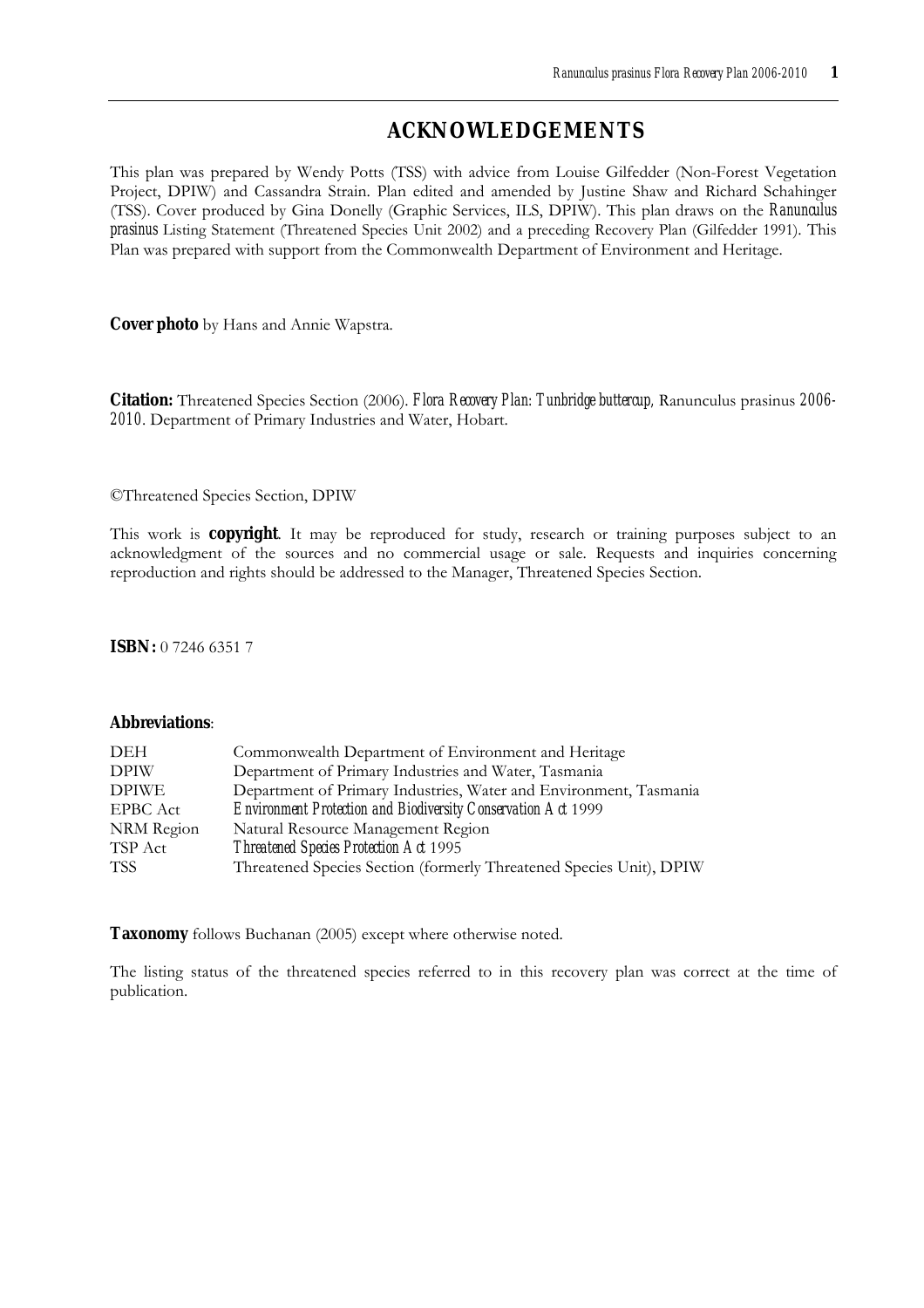## **CONTENTS**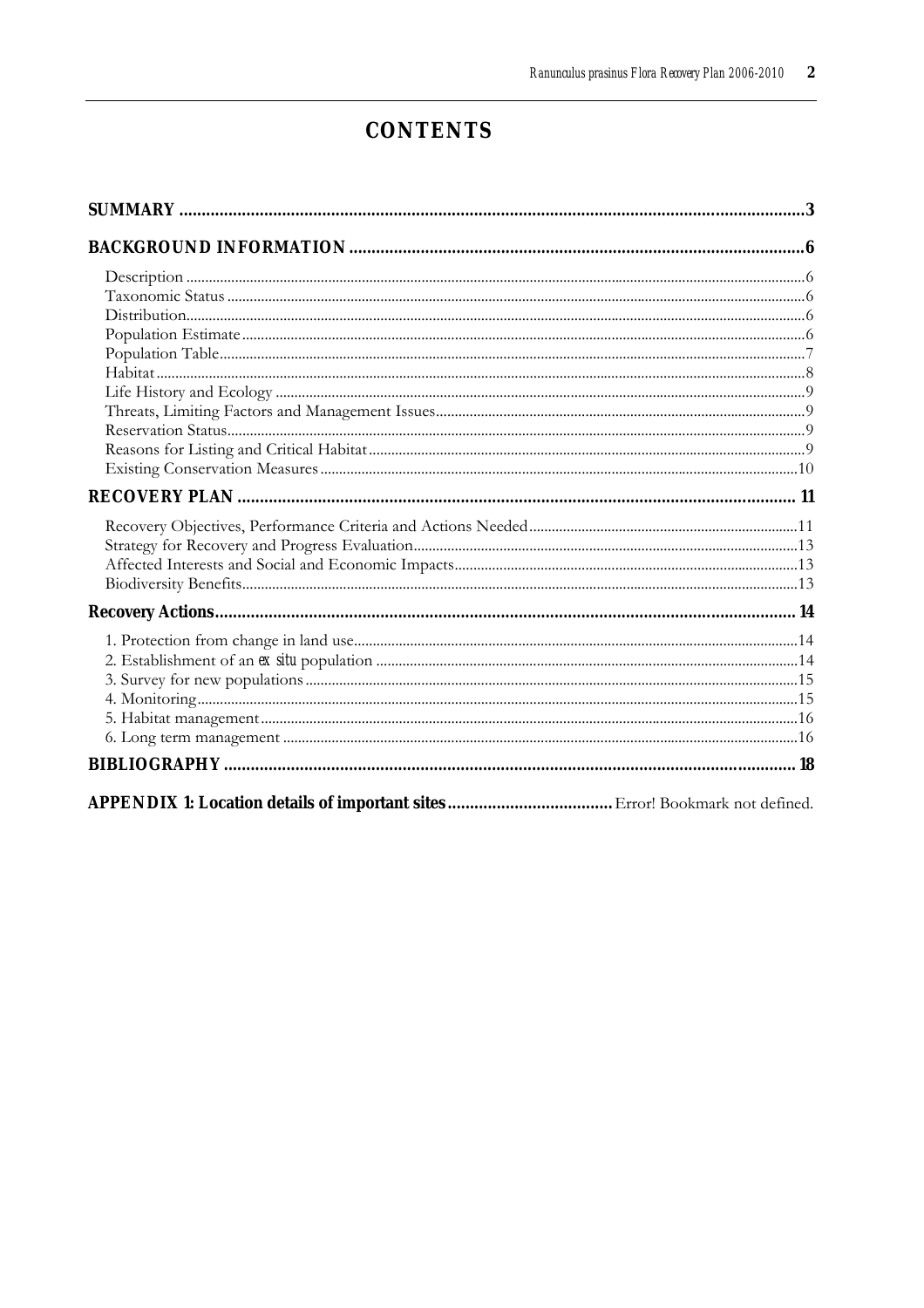## **SUMMARY**

#### **Current Species Status**

Commonwealth *Environment Protection and Biodiversity Conservation Act 1999*................................... Endangered Tasmanian *Threatened Species Protection Act 1995*.................................................................................. endangered

*Ranunculus prasinus* Menadue (1985) is endemic to Tasmania and is known from 6 populations occurring within an area of approximately 220 square kilometres extending from Tunbridge to Campbell Town in the central Midlands region. In total, the species occupies an area of little more than 5 hectares. There is a continuing decline inferred because all known populations are on private land and are at future risk from agricultural activities.

#### **Habitat Requirements, Threats and Limiting Factors**

*Ranunculus prasinus* is a small perennial mat-forming herb that reproduces from seed and spreads from underground rhizomes. It is generally found on the margins of wetlands surrounded by native grasslands in a region with some of the lowest average annual rainfall figures for Tasmania. Suitable habitat for the species is extremely limited as wetland sites are rare in low rainfall regions and the majority of Tasmanian native grassland has been lost since European settlement. All known populations are on private land managed for sheep grazing. The species is at risk from continued loss of habitat due to introduction of exotic pasture species (pasture improvement), cropping or changed water relations due to draining or dam developments. While the species tolerates light grazing, it is at risk of being eliminated with prolonged heavy stocking rates. The smaller populations in particular, are at risk from compaction from vehicles, trampling by animals and invasion by woody weeds.

#### **Overall Recovery Objective**

Improve protection of known populations and decrease the likelihood of species extinction, through conservation covenants or management agreements.

#### **Specific Objectives**

- 1. Increase the number of populations through protection of known populations, survey and establishment of an *ex situ* population.
- 2. For the known populations, ensure numbers remain above 1000 in non-drought years and for the proposed *ex situ* population or new populations, work towards achieving numbers above 1000 in nondrought years within 5 years of establishment or discovery by application of an appropriate level of grazing and soil disturbance*.*
- 3. Develop mechanisms involving the community and landowners to manage and better protect populations in the long term.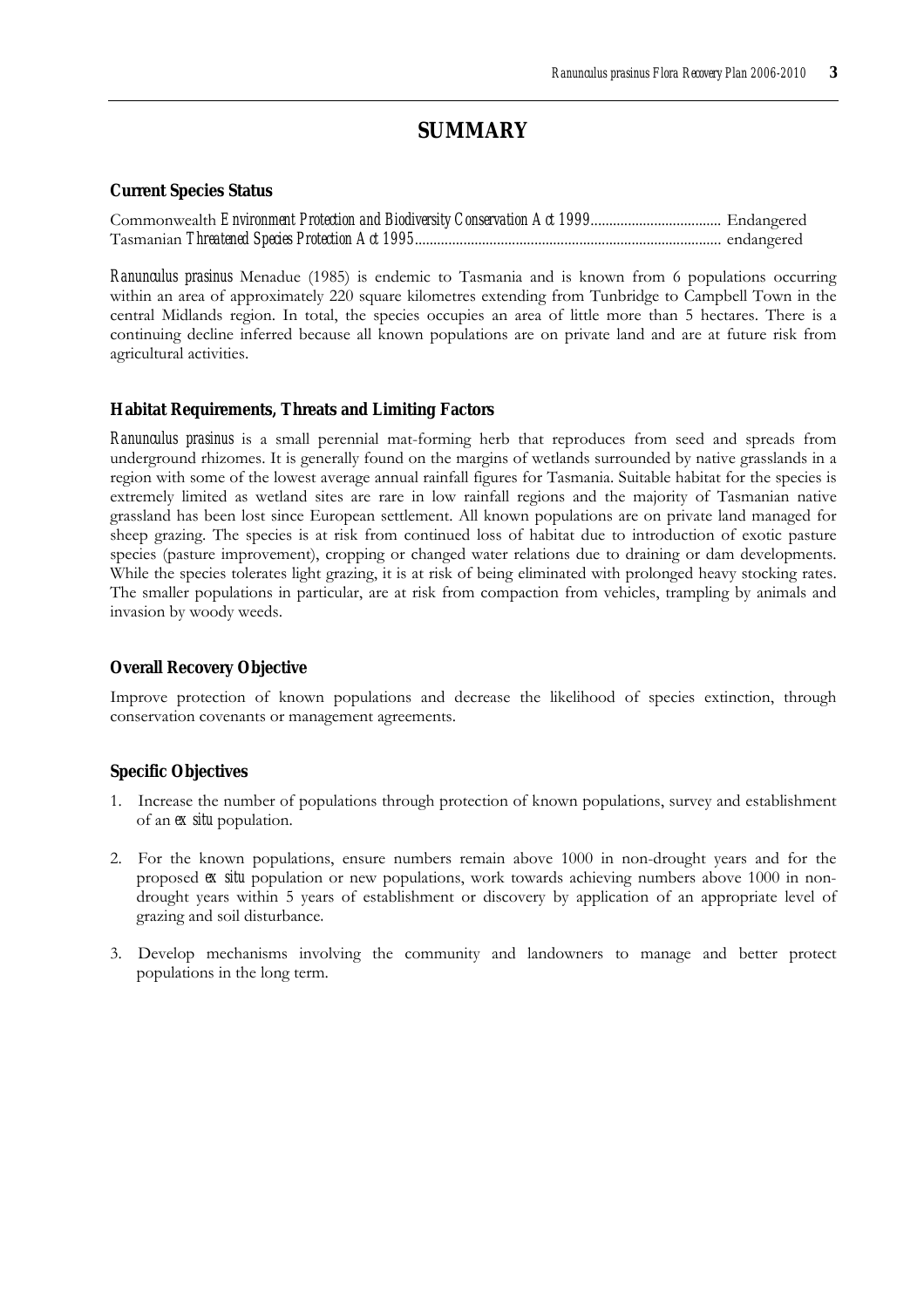#### **Performance Criteria**

- 1. No decline in the area occupied in each of the known populations in non-drought years due to land clearance which is considered a key threatening process by the *EPBC* Act, over the duration of the plan (determined by monitoring).
- 2. Discussions held with landowner/managers regarding options to secure populations in perpetuity from a change in land use that would be detrimental to the species.
- 3. Survey of potential habitat identified by current vegetation and grassland mapping projects to be completed by the end of year 1 unless drought conditions apply.
- 4. Survey of any further potential habitat identified by new or ongoing vegetation and grassland mapping projects to be completed by year1, year 2 and year 3 unless drought conditions apply.
- 5. By the end of year 1 (non-drought conditions permitting, if not, by the end of year 1 or year 2), establishment of nursery stock plants propagated vegetatively from at least 10 plants per population, sampled from across the area occupied by each population.
- 6. Annual propagation of at least 5 plants from each stock plant once established.
- 7. Following propagation from stock plants, annual planting at the Township Lagoon Nature Reserve or another suitable site of at least 5 separate patches on the margin of the lagoon in autumn or winter, each patch containing at least one plant propagated from each stock plant.
- 8. Maintenance of existing grazing and soil disturbance regimes in populations with > 1000 plants in nondrought years, to ensure that plant numbers do not decline, determined by monitoring in non-drought years.
- 9. In populations with typically < 1000 plants in non-drought years, increase in plant numbers to >1000 by the end of 2010 (or for the *ex situ* population, demonstrable increase towards this figure in years following establishment), following application of altered grazing regime or soil disturbance levels and determined by monitoring in non-drought years.
- 10. Establishment of a Recovery Team when funding is procured to implement this plan or parts thereof.
- 11. Update listing statement and spatial and population data as required and circulate this information to the wider botanical community and general public in the appropriate form i.e. update TSS databases, circulate updated information to the Tasmanian Flora Network and update the DPIW threatened species website as necessary, provide data to relevant State and Commonwealth agencies, and include threatened species sites on the LIST (Land Information Systems Tasmania) to alert potential landowners as to possible restrictions by the end of year 1.
- 12. Specimens of each population lodged with the Tasmanian Herbarium by the end of year 1.
- 13. Annual requests made to volunteer networks (e.g. Wildcare, Threatened Species Network etc.) to encourage active involvement in the Recovery process.
- 14. Maintenance of the TSS database (ie: new populations, population decline and threshold conditions) to trigger management intervention.
- 15. Reassessment of the conservation status on an annual basis, storage of revised assessments in the TSS conservation status assessment database, and preparation of nominations for a change in status for State and Commonwealth legislation if a change in status is indicated.
- 16. Updated Recovery Plan by the end of 2010.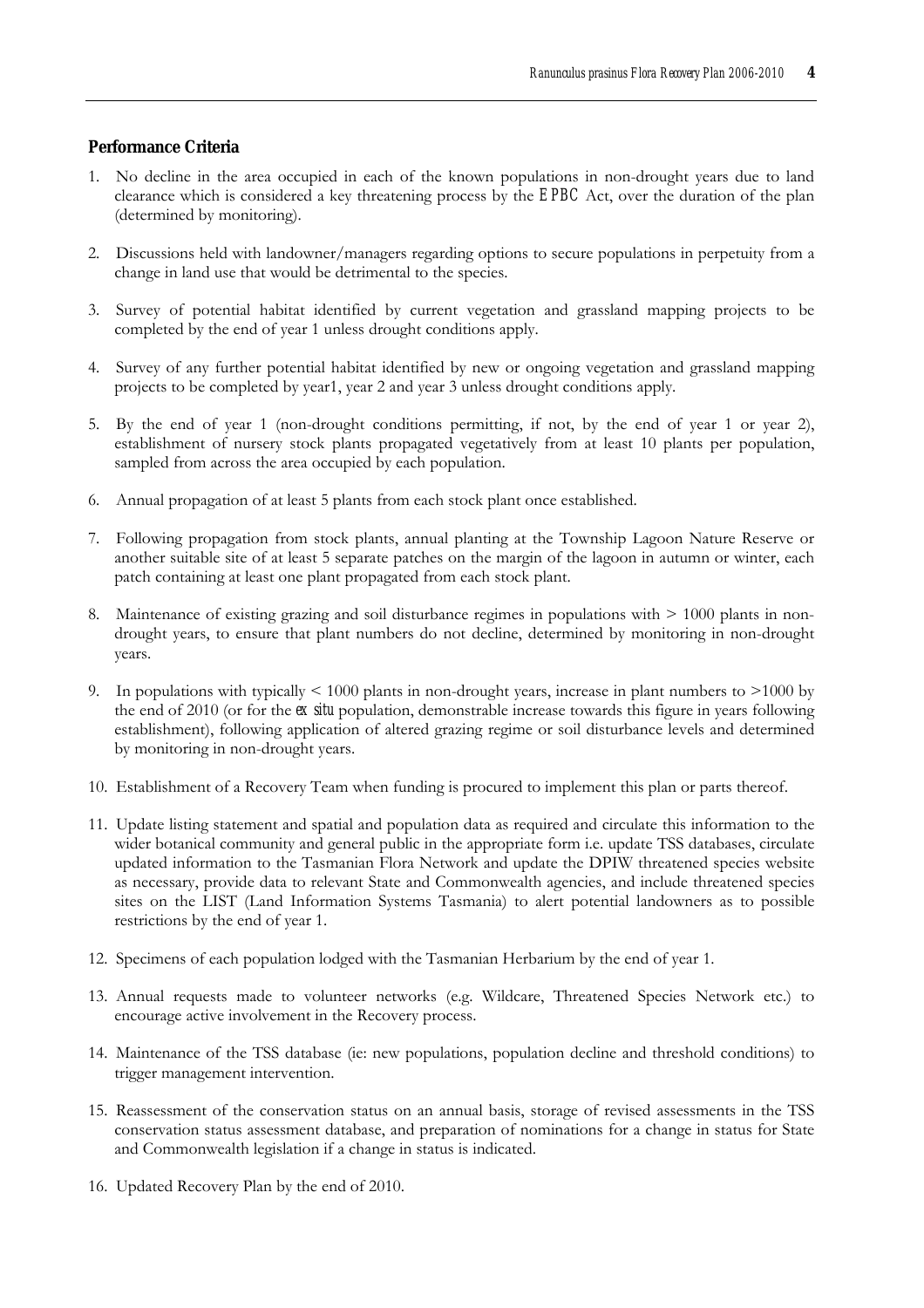#### **Actions Needed**

- 1. Pursue options with landowners/managers and planning authorities to protect populations against possible changes in land use that would be detrimental to the species.
- 2. Establish an *ex situ* population in the Township Lagoon Nature Conservation Area or another suitable site.
- 3. Survey for new populations.
- 4. Regular monitoring including monitoring disturbance levels relative to population size in known populations.
- 5. Advise and help landowners/managers to manage habitat in order to maintain or increase population size through appropriate grazing to reduce competition and appropriate soil disturbance to maintain or increase recruitment.
- 6. Develop mechanisms involving the community to manage and better protect wild and *ex situ* populations in the long term.

| <b>Actions</b>                            | <b>Cost estimate</b> | <b>Timeframe</b> | <b>NRM</b> region                                      |
|-------------------------------------------|----------------------|------------------|--------------------------------------------------------|
| 1. Protection from change in land use     | 15,000               | Year 1-5         | N                                                      |
| 2. Establishment of an ex situ population | 9,000                | Year 1-5         | N or S                                                 |
| 3. Survey for new populations             | 5,000                | Year 1-5         | N, S                                                   |
| 4. Monitoring                             | 10,000               | <b>Year 1-5</b>  | $N(S \text{ if new})$<br>site found or<br>established) |
| 5. Habitat management                     | 12,000               | <b>Year 1-5</b>  | $N(S$ if new<br>site found or<br>established)          |
| 6. Long term management                   | 13,000               | Year 1-5         | State                                                  |
| <b>Total</b>                              | \$62,000             | Year 1-5         |                                                        |

#### **Estimated Cost of Recovery**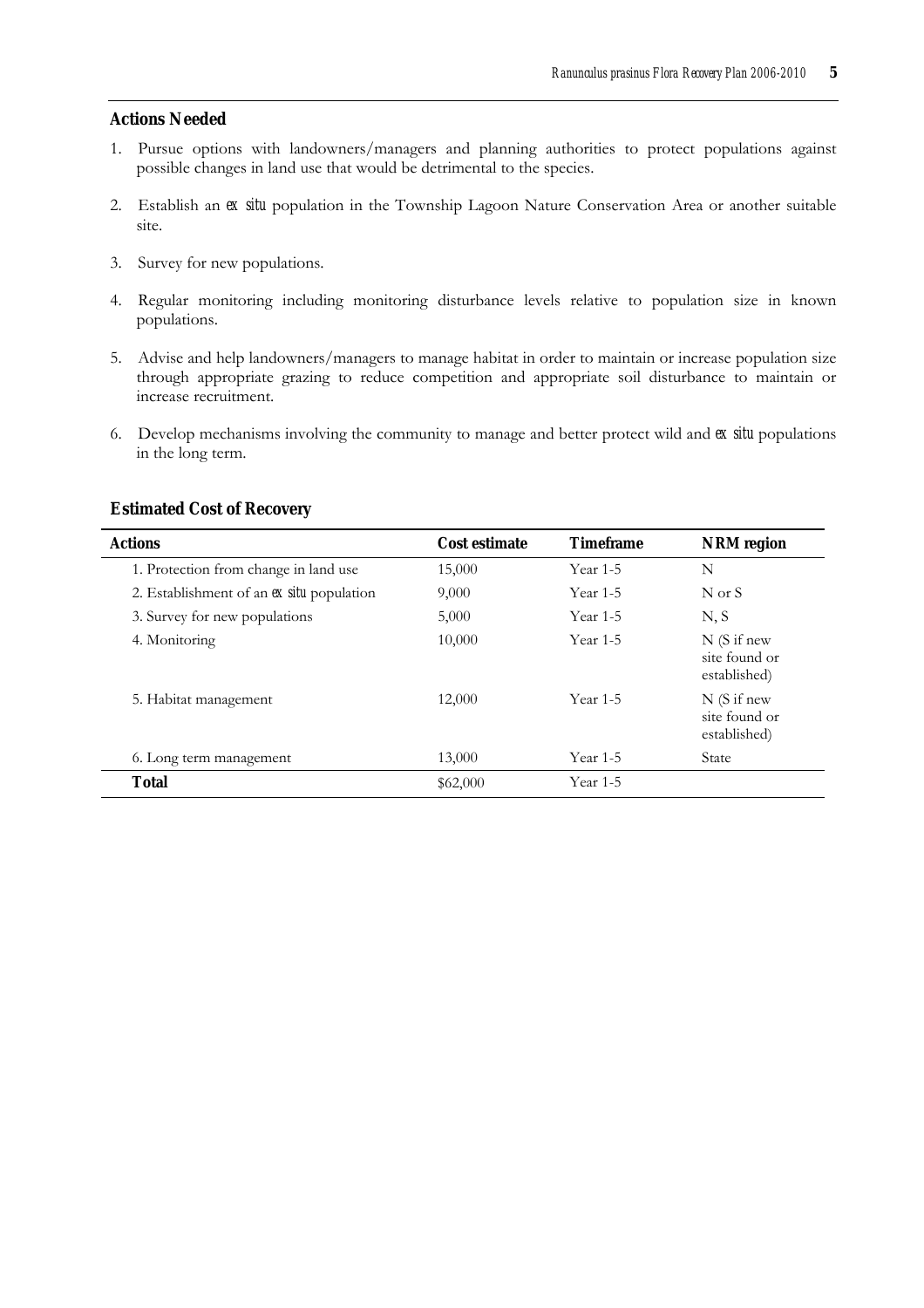## **BACKGROUND INFORMATION**

#### **Description**

*Ranunculus prasinus* is commonly known as Tunbridge buttercup. It is a small perennial mat-forming herb. The leaves of *Ranunculus prasinus* form a rosette at the base and usually arise in threes from each node. They are grassgreen and have a sparse covering of long soft hairs. The leaf stalks are generally 15 to 30 mm long (up to 45 mm long in shady conditions) although, if growing in wetlands, they can be up to 160 mm long.

The solitary yellow flowers are 10-12 mm in diameter on a stalk longer than the leaves, generally 25 to 35 mm long, sometimes up to 55 mm long, or up to 90 mm long if growing in wetlands. The flowers are composed of 5 to 6 oval-shaped sepals and 5 to 8 oval-shaped petals, which narrow at the base forming a claw. The nectary, located above the claw, is shaped like a shallow pocket with its width greater than or equal to its depth. The achenes (dry fruits) form globular heads 4 to 5 mm in diameter. Each achene is 1.8 to 2 mm long, semi-rounded in outline and beaked.

*Ranunculus prasinus* can be distinguished from other *Ranunculus* species using a combination of several characters including its pale yellow hairless sepals, which contrast with the golden yellow petals, and thinner grass-green leaves. Other similar species have a covering of course hairs on the sepals and fleshier, glossy, dark green leaves.

#### **Taxonomic Status**

*Ranunculus prasinus* was described by Menadue in 1985. *Ranunculus* is a genus in the Ranunculaceae, a family represented by 10 genera in Australia, 6 of which occur in Tasmania. Tasmania has 27 species of *Ranunculus*, 8 of which (including *Ranunculus prasinus*), are endemic to the State and 9 which are introduced (Buchanan 2002). Another species, while not endemic, is known only from Tasmania within Australia. Currently, there are 6 *Ranunculus* species (including *Ranunculus prasinus*), which are listed on the Tasmanian *Threatened Species Protection Act 1995.* Two of these (including *Ranunculus prasinus*) are Tasmanian endemics.

#### **Distribution**

*Ranunculus prasinus* is endemic to Tasmania. It has been recorded from only 7 sites within an area of 220 square kilometres extending from Tunbridge to Campbell Town in the central Midlands region. In total, the species occupies an area of little more than 5 hectares.

The species occurs in the Northern Midlands IBRA bioregion (Environment Australia 2000) and the Northern NRM (Natural Resource Management) region.

#### **Population Estimate**

There are 6 extant *Ranunculus prasinus* populations representing 5 locations. The total number of plants is estimated to be approximately 45,000 with more than 14,400 in the largest population. The estimation of the number of plants is based on the number of rosettes, and does not take into account plants that are joined by underground rhizomes. For the two new recently detected populations, the number of individuals given is a rough estimate. These will be surveyed in more detail in the near future. However, in species that form dense populations through vegetative reproduction, as does *Ranunculus prasinus,* the number of populations and the area occupied is a better indicator of risk than the actual number of plants. It is unlikely that many more populations will be discovered due to the limited occurrence of suitable habitat and dedicated surveys for the species in these areas.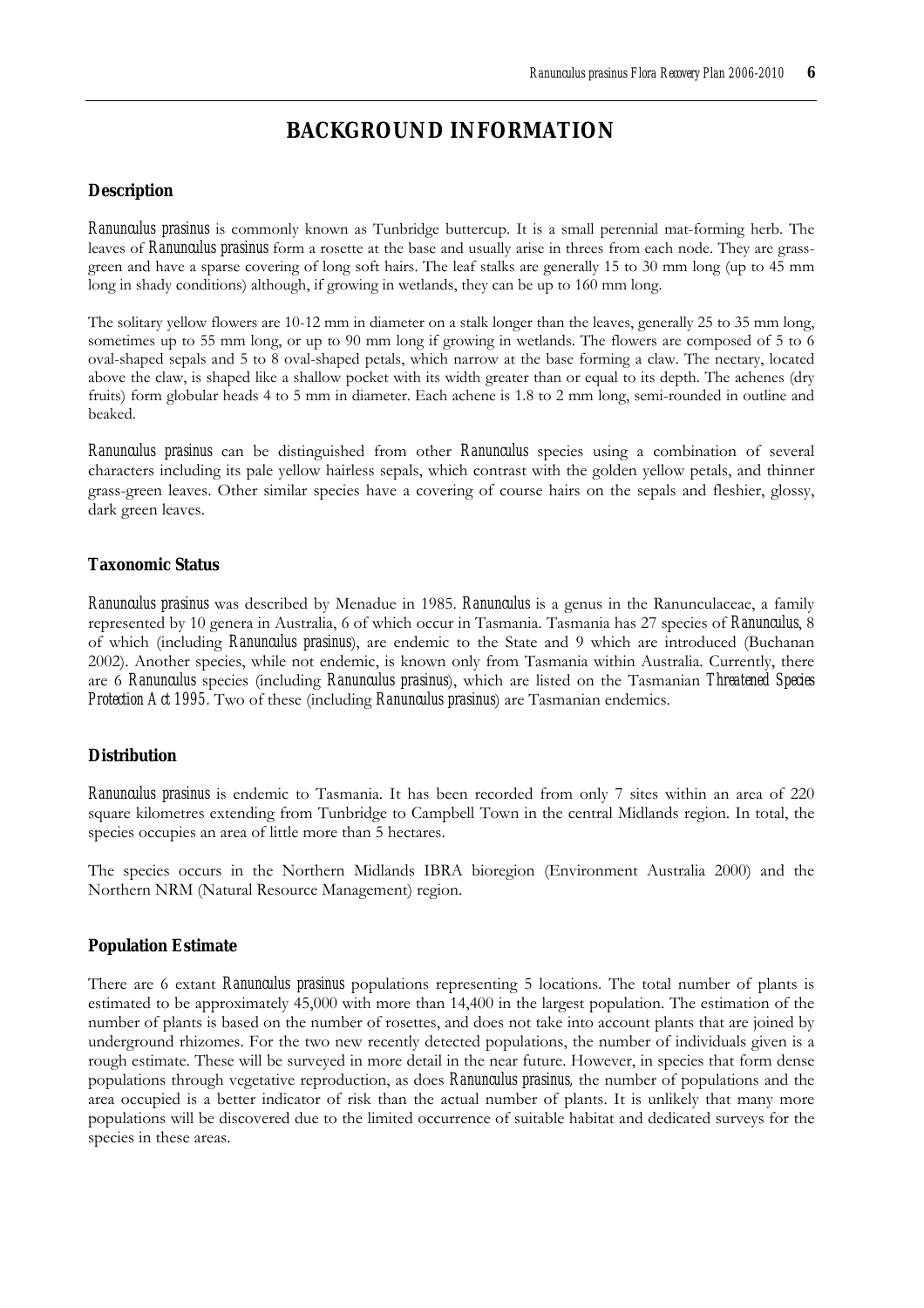## **Population Table**

| Pop.             | <b>Locality</b>                                                    | <b>NRM</b> | 1:25 000   | Year last | Area    | <b>Number</b> | Specific threats/requirements                                                                                                                                                                                                          |
|------------------|--------------------------------------------------------------------|------------|------------|-----------|---------|---------------|----------------------------------------------------------------------------------------------------------------------------------------------------------------------------------------------------------------------------------------|
| No.              | Tenure                                                             | region     | mapsheet   | seen      | (ha)    | of plants     |                                                                                                                                                                                                                                        |
|                  | Tunbridge Tier Rd, Midland Highway junction<br>Private land        | N          | Tunbridge  | 2000      | 0.00145 | >14,400       | Threatened by land clearance and degradation of habitat.<br>Despite high numbers, this population occupies a very<br>small area and is at particular risk from stochastic events.                                                      |
| $\boldsymbol{2}$ | White Lagoon, between Tunbridge and Ross                           |            | Tunbridge  | 1999      | 0.025   | 5,000         | Need to encourage recruitment over a wider area.<br>Threatened by land clearance and degradation of habitat                                                                                                                            |
|                  | Private land                                                       | N          |            |           |         |               | and at risk from stochastic events because of the relatively<br>low area occupied.                                                                                                                                                     |
| 3                | <b>Near Lagoon, between Tunbridge and Ross</b><br>Private land     | N          | Ellinthorp | 1999      |         | 5,000         | Threatened by land clearance and degradation of habitat.                                                                                                                                                                               |
| 4                | <b>Stoyles Valley, Ross district</b><br>Private land               | N          | Ross       | 1999      | 0.025   | < 500         | Threatened by land clearance and degradation of habitat<br>and at risk from stochastic events because of the relatively<br>low area occupied. Recruitment needs to be encouraged as<br>this population has relatively few individuals. |
| $5\overline{ }$  | <b>Near Macquarie River, west of Campbell Town</b><br>Private land | N          | Jacobs     | 1998      |         | 5,000         | Threatened by land clearance and degradation of habitat.                                                                                                                                                                               |

#### **NEW POPULATIONS**

Recently found populations vegetation conservation assessments

| <b>East of Gavins Tier</b><br>Private Land | Tunbridge | 2004 |      | 5,000  | Threatened by land clearance and degradation of habitat |
|--------------------------------------------|-----------|------|------|--------|---------------------------------------------------------|
| <b>Down's Creek</b><br>Private Land        | Ross      | 2005 | 0.01 | 10,000 | Threatened by land clearance and degradation of habitat |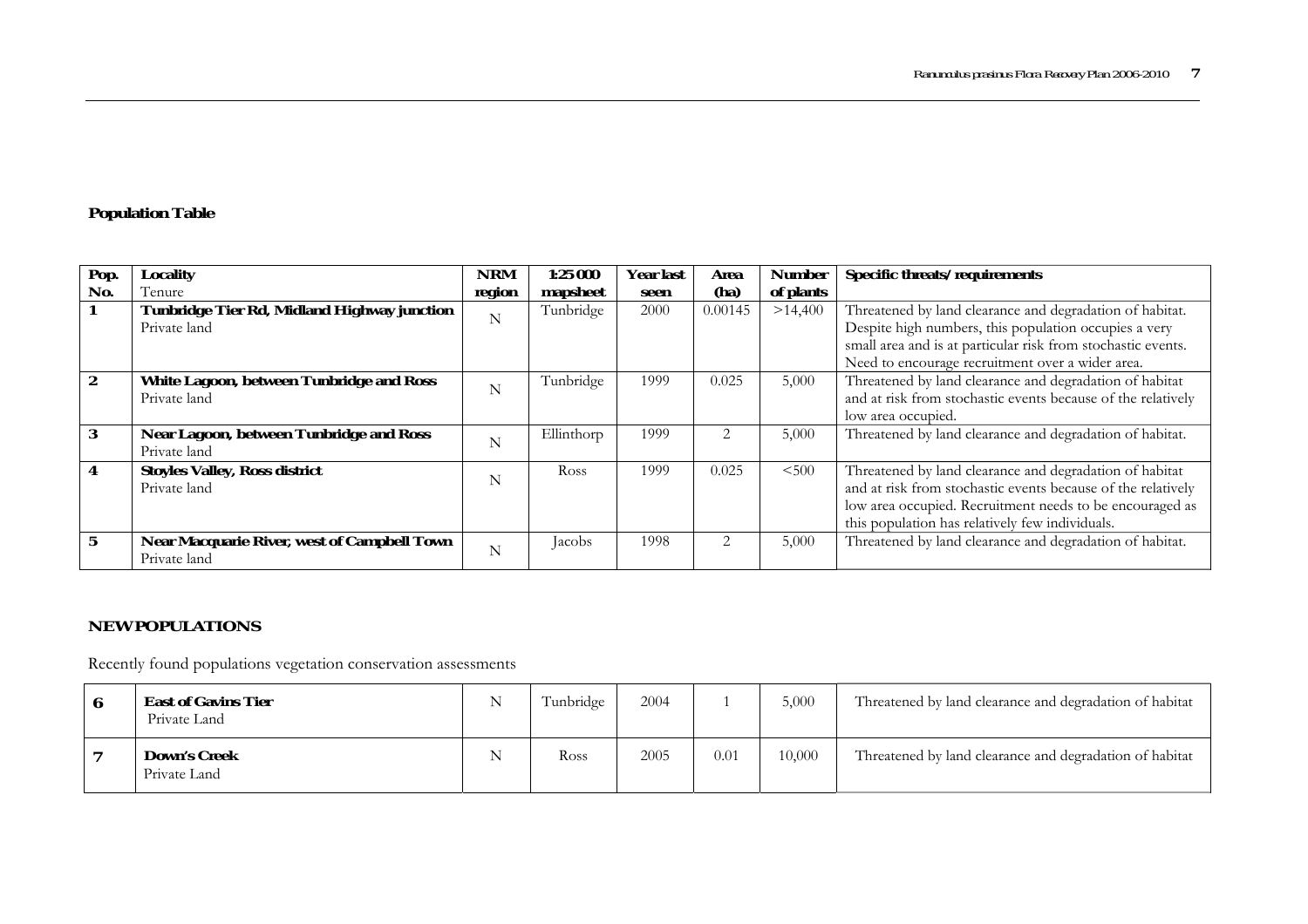

**Figure 1.** Distribution of *Ranunculus prasinus* in Tasmania.  $(e = \text{extant}, o = \text{present})$ 

#### **Habitat**

*Ranunculus prasinus* occurs on the margins of wetlands in the area where herbfield merges into tussock grassland dominated by tussock grass (*Poa labillardierei)* in a region that has some of the lowest average annual rainfall figures for Tasmania. When the wetlands dry, the species expands onto the wetland floor area. All sites are flat or gently sloping and occur at 200 to 260 metres in altitude. Soils are heavy clays and are alkaline, varying from 7.0 to 8.5 in pH.

*Ranunculus prasinus* occurs in combination with native mat-forming species typical of brackish ground, such as round-leaf wilsonia (*Wilsonia rotundifolia)*, milky beauty heads (*Calocephalus lacteus)*, and swamp weed (*Selliera radicans)*. Introduced rosette species commonly occur with Tunbridge buttercup, most notably buck's-horn plantain (*Plantago coronopus)*, hawkbit (*Leontodon taraxacoides)* and spear thistle (*Cirsium vulgare).*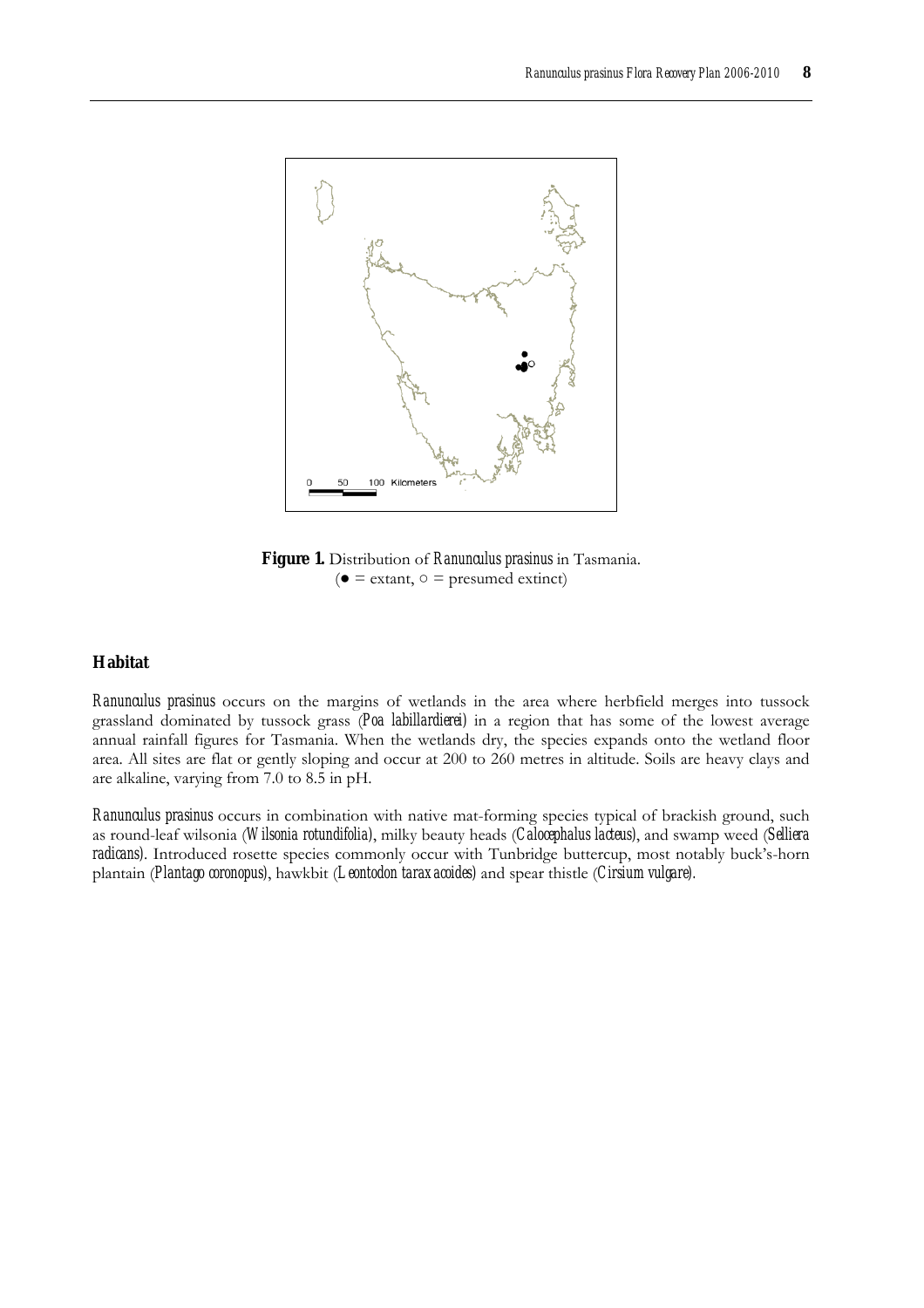#### **Life History and Ecology**

*Ranunculus prasinus* is a small perennial mat-forming herb that reproduces from seed and spreads from underground rhizomes. Regeneration appears to be largely vegetative. The species flowers from October to March and appears to readily set viable seed (Menadue and Crowden 1985). Germination requirements are unknown. The seed has a relatively large achene and is beaked, possibly aiding dispersal by birds or animals. The presence of a nectary at the base of the petals and the bright yellow colour of flowers indicate that the species is likely to be pollinated by insects. The family Ranunculaceae is one of the few families known in which pollination by rain can occur (Percival 1965).

*Ranunculus prasinus* does not appear to be selectively grazed. It is a species that may benefit from grazing by the reduction of the biomass of competitive species such as *Poa labillardierei*. Its spread into vegetation dominated by grasses is limited, and this may reflect the increased competition for resources, particularly moisture. Recruitment appears to be aided by soil disturbance as *Ranunculus prasinus* has been observed to become dominant on small tracks formed by stock and irregular use of farm vehicles.

#### **Threats, Limiting Factors and Management Issues**

*Ranunculus prasinus* is known from only a few populations. While the number of plants can be high, the area occupied by populations is generally very small and prone to being destroyed by chance events such as compaction from vehicles, trampling by animals and invasion by woody weeds.

*Ranunculus prasinus* is threatened by land clearance, a threatening process listed on the *Environment Protection and Biodiversity Conservation Act 1999.* All populations are on private land managed for sheep grazing. A large amount of grassland habitat has been lost due to pasture improvement or cropping, and a future change in land use poses a significant threat to the species. While the species tolerates light grazing, under heavy stocking rates, it is browsed back to the rootstock and could be eliminated from a site if heavy grazing is continued. The construction of dams is often associated with sheep grazing, which can threaten *Ranunculus prasinus* populations and habitat, as *Ranunculus prasinus* occurs on the edge of wetlands, water relations are important for the species. Seasonal inundation is not a problem, though the risk of permanent flooding or draining is a major threat to all populations, especially as the region is subject to low rainfall and landowners may wish to store water to better cope with frequent drought. Changes in the water catchment of areas in which the species occurs are also a potential threat.

#### **Reservation Status**

*Ranunculus prasinus* is not reserved.

#### **Reasons for Listing and Habitat Critical**

*Ranunculus prasinus* met the criteria for listing as endangered (e) on the **Tasmanian Threatened Species Protection Act 1995** because:

- Rule B Extent of occurrence estimated to be less than 5000km2 or area of occupancy estimated to be less than 500km2 and
	- 1. Known to exist at no more than five locations
	- 2. Continuing decline inferred, observed or projected in:
		- (a) extent of occurrence
		- (b) area of occupancy
		- (c) area, extent and/or quality of habitat
		- (d) number of locations
		- (e) number of mature individuals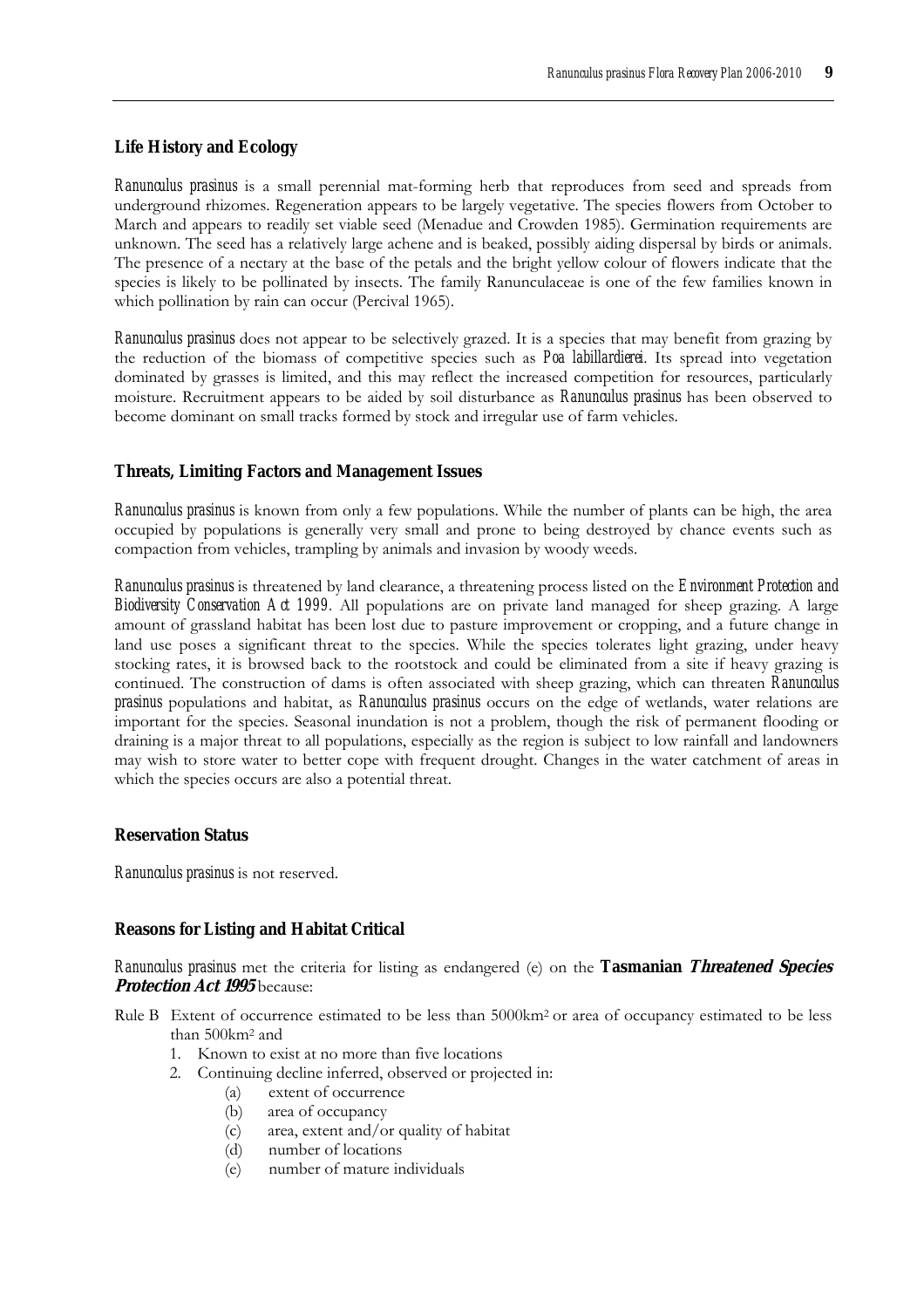#### *Ranunculus prasinus* is listed as Endangered (EN) category under the **Commonwealth Environment Protection and Biodiversity Conservation Act 1999.**

*Ranunculus prasinus* met the IUCN (World Conservation Union) Red List guidelines (2001) because:

- Rule B In geographic range
	- 1. Extent of occurrence estimated to be less than 5000km2 and
		- a. known to exist at no more than five locations
		- b. continuing decline observed, inferred or projected in:
			- (i) extent of occurrence
			- (ii) area of occupancy
			- (iii) area, extent and/or quality of habitat
			- (iv) number of locations
			- (v) number of mature individuals
	- 2. Area of occupancy estimated to be less than 500km2 and
		- known to exist at no more than five locations
		- b. continuing decline observed, inferred or projected in:
			- (i) extent of occurrence
			- (ii) area of occupancy
			- (iii) area, extent and/or quality of habitat
			- (iv) number of locations
			- (v) number of mature individuals

A **continuing decline** is inferred because all known populations are on private land and are at future risk from agricultural activities.

#### **Habitat considered critical to the survival of the species** comprises

- the area occupied by all six known populations in order to maintain genetic diversity
- associated wetlands and their margins in order to maintain habitat
- the Township Lagoon Nature Reserve as a securely reserved location for the potential establishment of an *ex situ* population

The Township Lagoon Nature Reserve occurs within two kilometres of the currently known extent of the occurrence of *Ranunculus prasinus* and occurs in the Southern NRM region*.*

#### **Existing Conservation Measures**

A Recovery Plan for *Ranunculus prasinus* was prepared in 1991 (Gilfedder 1991) and partially implemented. DPIW has commenced a Non-forest Vegetation Project that may help to secure populations through the development of property management plans.

A Recovery Plan for *Ranunculus prasinus* was prepared in 1991 (Gilfedder 1991) and has been partially implemented. *Ex situ* plantings were undertaken at the Township Lagoon Nature Reserve near Tunbridge in 1997 in an attempt to establish the species in a secure reserve free from detrimental changes in land use. One thousand plants propagated by the Royal Tasmanian Botanical Gardens were planted but have since succumbed to a period of prolonged drought. In the future successful translocation will be dependent on staggered attempts to overcome seasonal problems as well as selection of suitable habitat. Two of the populations have been fenced to exclude stock, while DPIW's Non-Forest Vegetation Program is in the process of developing management plans for properties that support *Ranunculus prasinus*.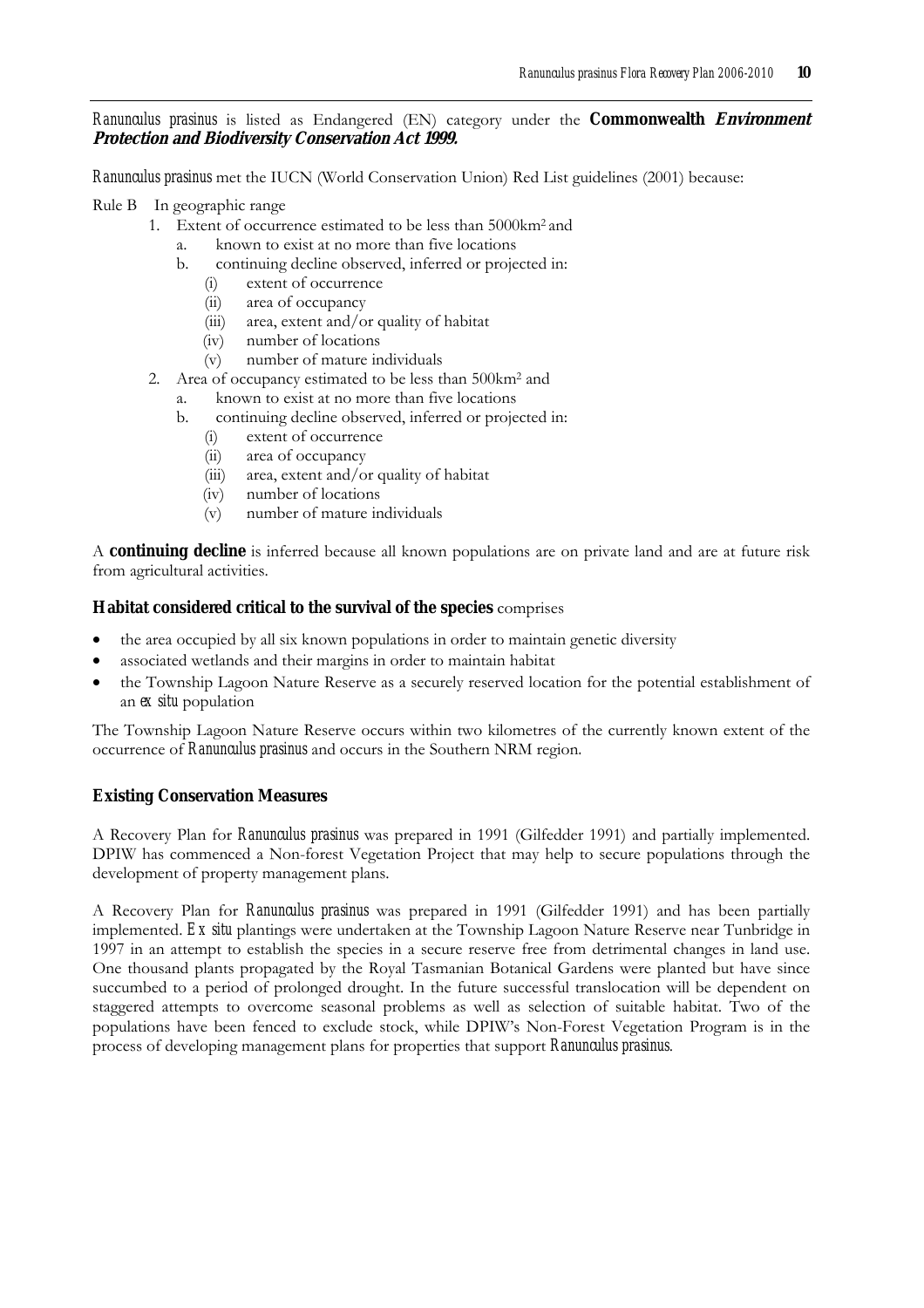## **RECOVERY PLAN**

#### **Recovery Objectives, Performance Criteria and Actions Needed**

The **overall objective** of the Recovery Plan is to improve protection of known populations and decrease the likelihood of species extinction, through conservation covenants or management agreements.

#### **Specific objectives** are:

- 1. Increase the number of populations through protection of known populations, survey and establishment of an *ex situ* population.
- 2. For the known populations, ensure numbers remain above 1000 in non-drought years and for the proposed *ex situ* population or new populations, work towards achieving numbers above 1000 in nondrought years within 5 years of establishment or discovery by application of an appropriate level of grazing and soil disturbance*.*
- 3. Develop mechanisms involving the community and specifically landowners, to manage and better protect populations in the long term.

The **criteria** for achieving the objectives constitute a quantifiable decrease in the risk of extinction over 5 years of Recovery Plan implementation. They are:

- 1. No decline in the area occupied in each of the known populations in non-drought years due to land clearance as defined by the EPBC Act over the duration of the plan (determined by monitoring). **Specific objective 1**
- 2. Discussions held with landowner/managers regarding options to secure populations in perpetuity from a change in land use that would be detrimental to the species. **Specific objective 1**
- 3. Survey of potential habitat identified by current vegetation and grassland mapping projects to be completed by year 1 unless drought conditions apply. **Specific objective 1**
- 4. Survey of any further potential habitat identified by new or ongoing vegetation and grassland mapping projects to be completed by year 1, year 2, year 3 and year 4 unless drought conditions apply. **Specific objective 1**
- 5. By the end of year 1 (non-drought conditions permitting, if not, by the end of year 1 or year 2), establishment of nursery stock plants propagated vegetatively from at least 10 plants per population, sampled from across the area occupied by each population. **Specific objective 1**.
- 6. Annual propagation of at least 5 plants from each stock plant once established. **Specific objective 1**
- 7. Following propagation from stock plants, annual planting at the Township Lagoon Nature Reserve or another suitable site of at least 5 separate patches on the margin of the lagoon in autumn or winter, each patch containing at least one plant propagated from each stock plant. **Specific objective 1**
- 8. Maintenance of existing grazing and soil disturbance regimes in populations with > 1000 plants in nondrought years, to ensure that plant numbers do not decline, determined by monitoring in non-drought years. **Specific objective 2**
- 9. In populations with typically < 1000 plants in non-drought years, increase in plant numbers to >1000 by the end of 2010 (or for the *ex situ* population, demonstrable increase towards this figure in years following establishment), following application of altered grazing regime or soil disturbance levels and determined by monitoring in non-drought years. **Specific objective 2**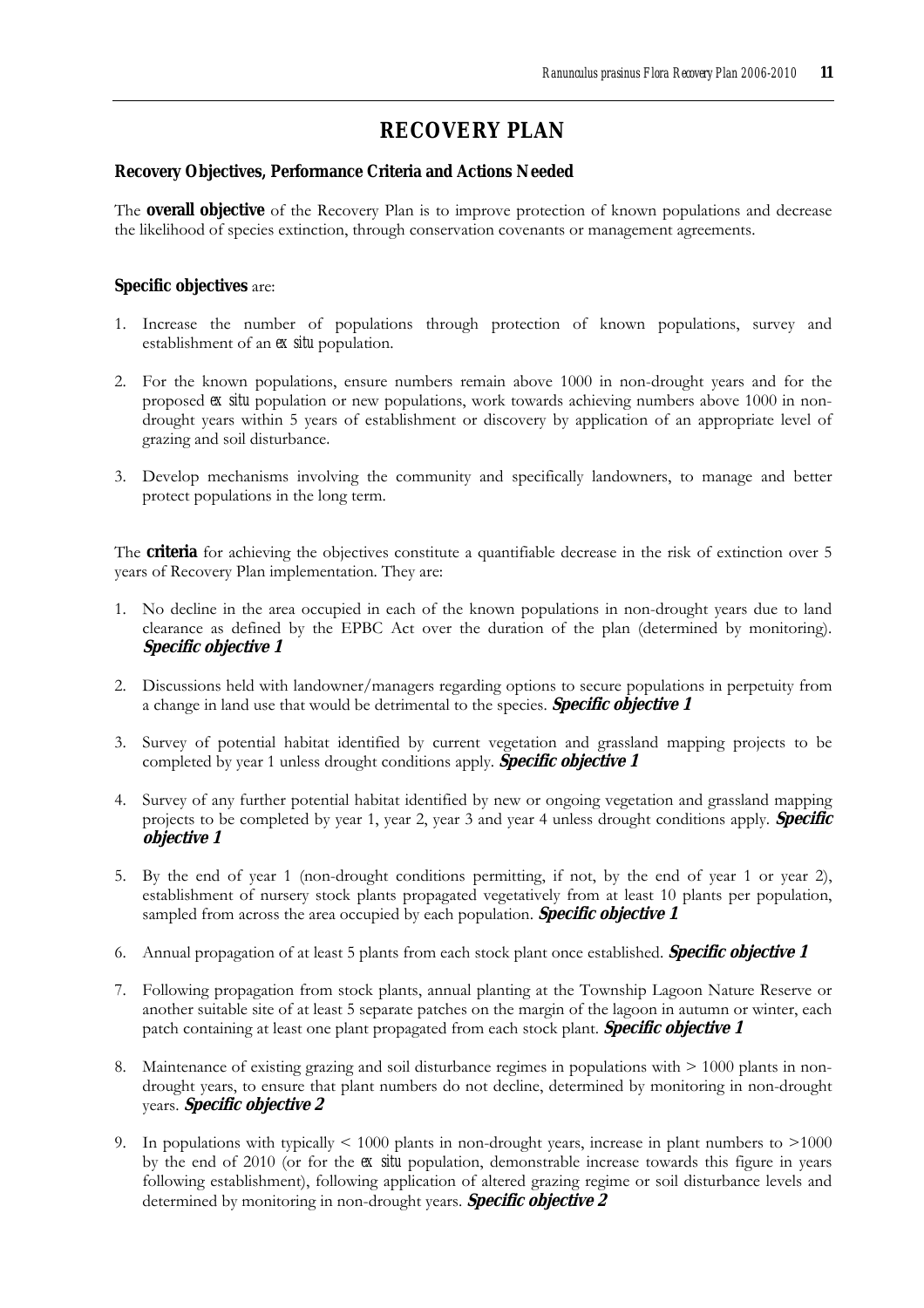- 10. Establishment of a Recovery Team when funding is procured to implement this plan or parts thereof. **Specific objective 3**
- 11. Update listing statement and spatial and population data as required and circulate this information to the wider botanical community and general public in the appropriate form i.e. update TSS databases, circulate updated information to the Tasmanian Flora Network and update the DPIW threatened species website as necessary, provide data to relevant State and Commonwealth agencies, and include threatened species sites on the LIST (Land Information Systems Tasmania) to alert potential landowners as to possible restrictions by the end of year 1. **Specific objective 3**
- 12. Specimens of each population lodged with the Tasmanian Herbarium by the end of year 1. **Specific objective 3**
- 13. Annual requests made to volunteer networks (e.g. Wildcare, Threatened Species Network etc.) to encourage active involvement in the Recovery process. **Specific objective 3**
- 14. Maintenance of the TSS database (ie: new populations, population decline and threshold conditions) to trigger management intervention **Specific objective 3**
- 15. Reassessment of the conservation status on an annual basis, storage of revised assessments in the TSS conservation status assessment database, and preparation of nominations for a change in status for State and Commonwealth legislation if a change in status is indicated. **Specific objective 3**
- 16. Updated Recovery Plan by the end of 2010. **Specific objective 3**

The **actions** required for achieving the objectives are:

- 1. Pursue options with landowners/managers and planning authorities to protect populations against possible changes in land use that would be detrimental to the species. **Specific objective 1. Performance criteria 1, 2.**
- 2. Establish an *ex situ* population in the Township Lagoon Nature Conservation Area or another suitable site. **Specific objective 1. Performance criteria 5, 6, 7.**
- 3. Survey for new populations. **Specific objective 1. Performance criteria 3, 4.**
- 4. Monitor disturbance levels relative to population size in known populations. **Specific objectives 1, 2, 3. Performance criteria 1, 8, 9.**
- 5. Advise and help landowners/managers to manage habitat in order to maintain or increase population size through appropriate grazing to reduce competition and appropriate soil disturbance to maintain or increase recruitment. **Specific objective 2. Performance criteria 8, 9, 11.**
- 6. Develop mechanisms involving the community to manage and better protect wild and *ex situ* populations in the long term. **Specific objective 3. Performance criteria 1, 10, 11, 12, 13, 14, 15, 16.**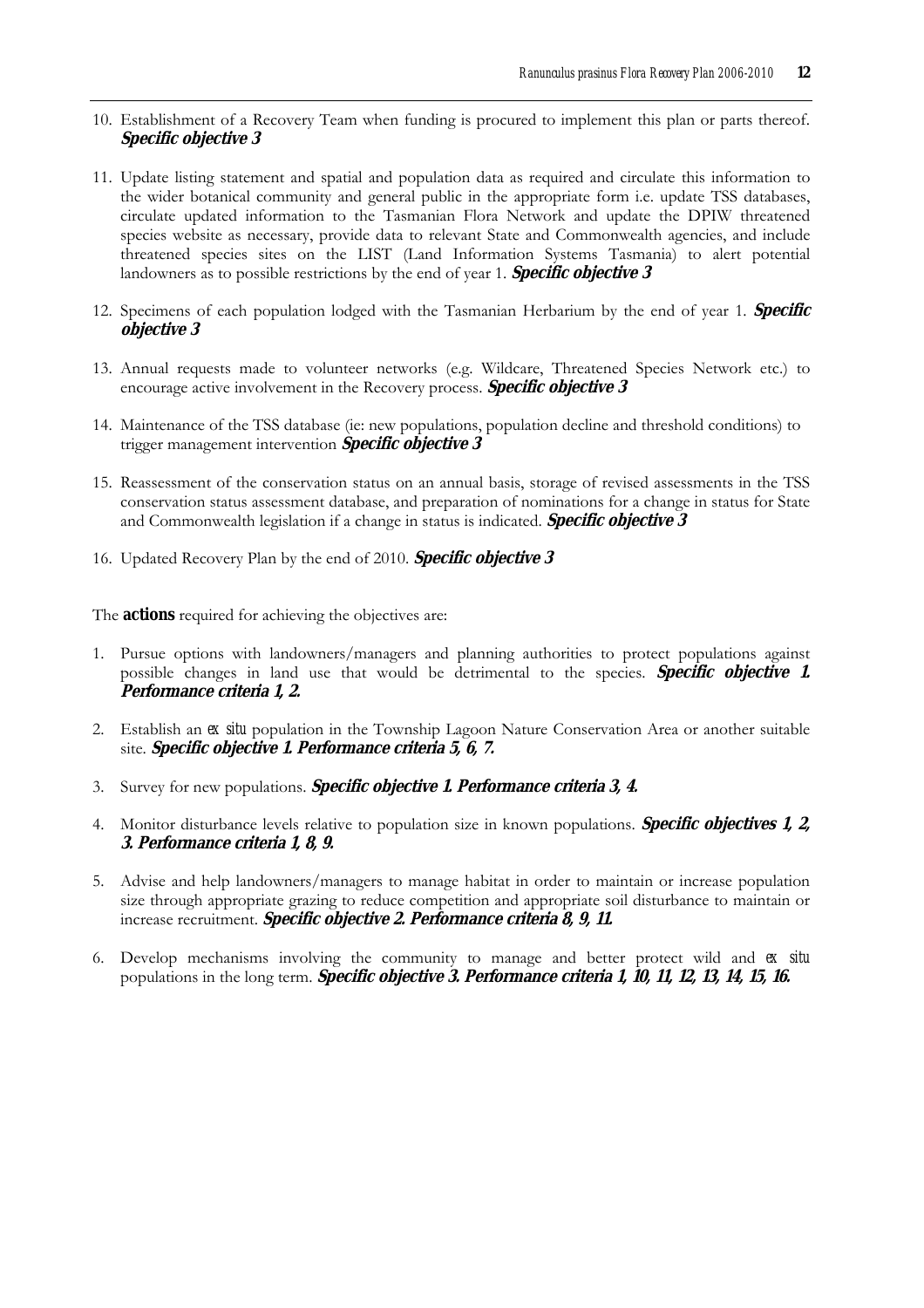#### **Strategy for Recovery and Progress Evaluation**

The *Ranunculus prasinus* Recovery Plan will run for 5 years and is based on strategies to increase the number of populations, improve the reservation status of the species, reduce stochastic risks to known populations and to develop mechanisms to manage and better protect populations in the long term.

This plan has been prepared in consultation with various representatives of the Threatened Species Section and Vegetation Section of the Biodiversity Conservation Branch of the Department of Primary Industries and Water, and the Tasmanian Flora Network, a network of professional botanists and active volunteers concerned with threatened flora issues in Tasmania. The Natural Resource Management program will play a leading role in enabling the implementation of this plan. DPIW's Non-forest Vegetation Project may be an important mechanism to secure populations through the development of property management plans.

A Recovery Team will be established once funding to implement this plan or parts of the plan is secured. Each year following establishment, the Recovery Team will monitor and evaluate progress against recovery criteria outlined in this plan and report to relevant sponsor organisations. Significant developments will be communicated to the general public through Listing Statement updates, websites, relevant newsletters and reports.

This plan is consistent with the aims of the *Threatened Species Strategy for Tasmania* (DPIWE 2000) and *Tasmania's Nature Conservation Strategy* (DPIWE 2002) and the *Recovery Plan for Tasmanian Native Grassland Communities 2006–2010* (TSS 2006).

#### **Affected Interests and Social and Economic Impacts**

*Ranunculus prasinus* has legal protection as a listed threatened species at the State and Commonwealth level and occurs in threatened non-forest communities (threatened grassland and wetland) protected by State and Commonwealth Government policies to prevent further clearing of threatened vegetation communities.

All known populations of the species occur on private land and the implementation of any management agreements or conservation covenants will only occur with the approval and collaboration of landowners. The implementation of this Recovery Plan is unlikely to cause significant adverse social and economic impacts on any other parties.

The Aboriginal community is currently being consulted to determine whether there are any Aboriginal issues or interests identified in this Recovery Plan. If no role is identified for indigenous communities in the recovery of this species, opportunities may exist through cultural interpretation and awareness of this species.

#### **Biodiversity Benefits**

Biodiversity benefits are maintenance of diversity in a rare ecosystem that is threatened with further reduction in size and diversity; and the prevention of this species from becoming extinct. The conservation of the species will also protect co-occurring State listed species such as *Calocephalus lacteus* and *Wilsonia rotundifolia* and is in keeping with the objectives of the Recovery Plan for Tasmania's Native Grasslands 2006-2010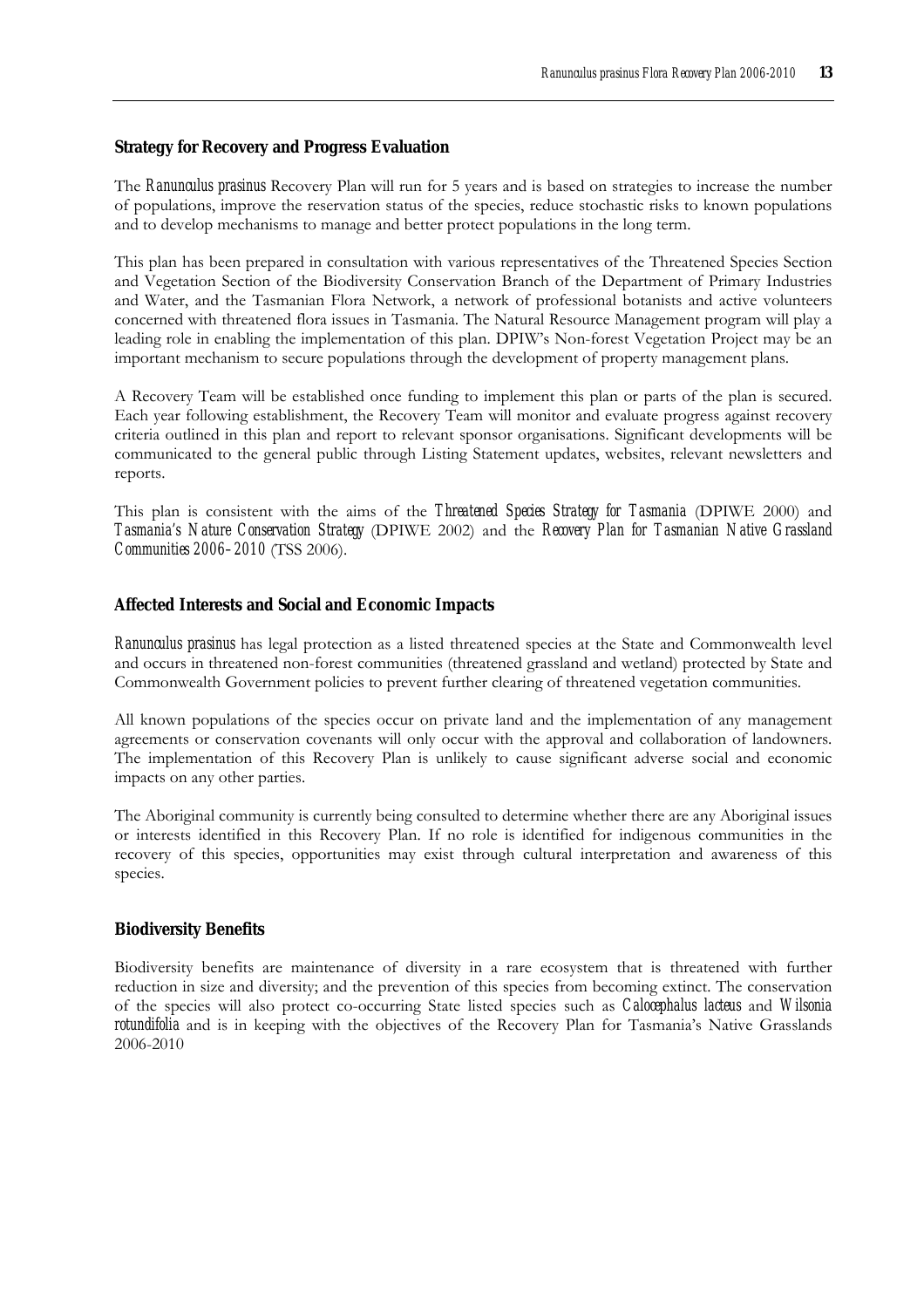## **RECOVERY ACTIONS**

#### **1. Protection from change in land use**

All known populations of *Ranunculus prasinus* are on private land and are at future risk of destruction by land clearance through pasture development, cropping, damming, draining or roading. To prevent the inadvertent destruction of populations, current landowners, managers and planning authorities need to be made aware of their responsibilities under the Tasmanian *Threatened Species Protection Act 1995,* if not already informed.

All populations of *Ranunculus prasinus* are on land managed for sheep grazing. This management is beneficial to the species by reducing competition from other species and providing recruitment opportunities through soil disturbance. Mechanisms to maintain current land use need to be pursued with landowners with various options and associated incentives explored.

The Recovery Plan for Tasmanian Native Grasslands 2006–2010 identifies the following protection mechanisms to secure significant native grasslands for protection:

- Private land purchase
- Public land management
- Conservation Covenants
- Develop management agreements

For *Ranunuclus prasinus* specifically one option is a voluntary management agreement with the State Government. These are usually for a fixed term e.g. five or ten years and specify management obligations that are binding both on landowners and on the Department of Primary Industries and Water. A more recent initiative is the development of property management plans through the Non-Forest Native Vegetation Conservation Program.

There is currently no general provision to alert new or potential landowners to the presence of protected species on private land. There are some mechanisms available to register this information on the land title to enable it to travel with the title to future owners. This would be beneficial to the species, as it would help prevent the inadvertent destruction of populations with a change of ownership. The mechanisms are either a conservation covenant or creation of a private reserve. These are voluntary conservation agreements between the State Government and the landowner. Conservation covenants can only be modified or revoked with the agreement of the landowner and relevant Minister(s). One type of private reserve, a Private Sanctuary, can be revoked at the request of the landowner. The other type of private reserve, a Private Nature Reserve, can only be revoked with the consent of both Houses of Parliament*.*

Costs for this action include services to promote and facilitate voluntary conservation agreements between owners of land with occurrences of *Ranunculus prasinus* and the Tasmanian Government. The services will be provided through DPIW programs such as the Protected Areas on Private Land Program and the Non-Forest Native Vegetation Conservation Program. Co-ordination costs are additional. Responsibility rests with DPIW.

| Cost estimate | <b>Timeframe</b> |
|---------------|------------------|
| \$15,000      | Year 1-5         |

#### **2. Establishment of an ex situ population**

The only sure way of increasing the number of populations is by the establishment of an *ex situ* population. All current populations occur on private land and are subject to potentially detrimental changes in land use.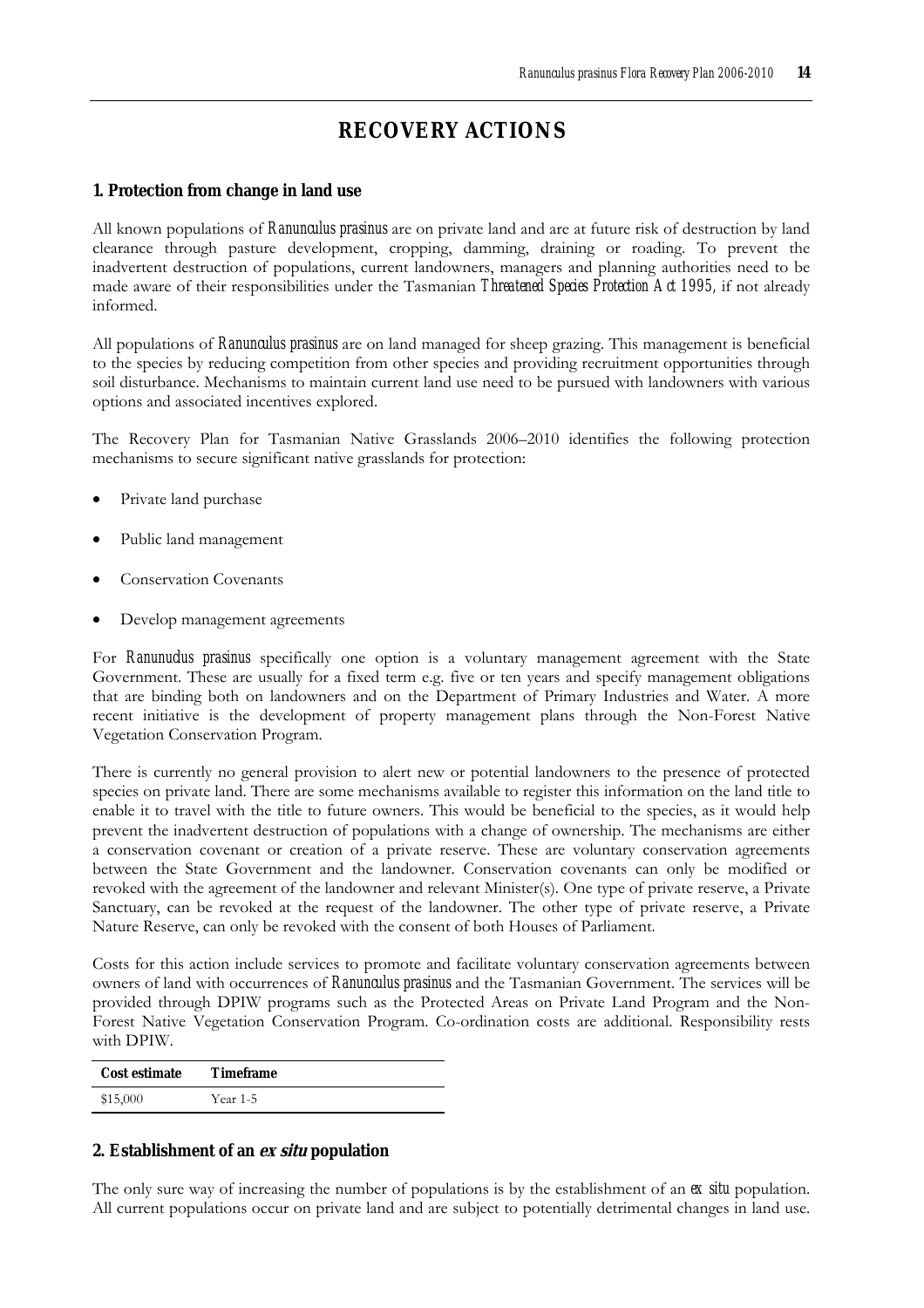The establishment of a population in a secure reserve will have the additional benefit of decreasing the risk of extinction.

There are likely to be few undetected populations due to the limited occurrence of suitable habitat and previous targeted surveys for the species. In the final phase of this plan, after a draft version went out for public comment two new populations of *Ranunculus prasinus* were discovered on private land. One was detected through conservation assessment for a dam proposal and the other was detected by a Vegetation Management Officer from the Non-Forest Vegetation Program on another private property.

The Township Lagoon Nature Reserve has suitable habitat and occurs within two kilometres of the currently known extent of occurrence of the species. A previous attempt to establish a population at this site failed due to ongoing drought conditions. Successful translocation will be dependent on staggered attempts to overcome seasonal problems as well as careful selection of suitable habitat on the lagoon edge. There is a possibility that the Township Lagoon Nature Reserve is not suitable because of higher salinity levels than at known occurrences. This will need to be investigated and if necessary an alternative site chosen for the *ex situ* planting.

Plants of *Ranunculus prasinus* will be produced through vegetative propagation as this is known to be relatively easy and quick whereas germination requirements for propagation from seed are unknown. In order to minimise impact on populations, material will only be collected from the wild for the propagation of stock plants. The collection of propagation material from wild populations will require a permit issued under provisions of the TSP Act. These will be used as a source of material for the production of plants to establish the *ex situ* population. Guidelines for the translocation of threatened plants in Australia 2nd Edition (Vallee *et al*, 2004) will be followed for collection of material from the wild and for planting. Establishment will be deemed successful once plantings become self-perpetuating.

Costs for this action include collection of vegetative propagation material from the wild for stock plant production, stock plant maintenance, annual propagation of plants from stock plants, planting costs and coordination costs. Propagation will be conducted by the Royal Tasmanian Botanical Gardens or a specialist nursery. Volunteer input will be sought for planting. Monitoring will be covered by action 4 of this plan. Coordination responsibility rests with DPIW.

| Cost estimate | <b>Timeframe</b> |
|---------------|------------------|
| \$9,000       | Year 1-5         |

#### **3. Survey for new populations**

While the probability of discovering further populations is low due to the limited occurrence of suitable habitat and previous targeted surveys for the species, various native vegetation projects may indicate further areas that warrant searches for *Ranunculus prasinus*. These include mapping projects by the Tasveg Unit in DPIW, a current native grasslands recovery project, surveys for vegetation values on private or public land through the Protected Areas on Private Land Program and the Non-Forest Vegetation Project etc. (particularly conservation assessment for dam proposals due to the species' habitat).

Costs for this action include travel and survey costs. Volunteer input will be sought. Co-ordination responsibility rests with DPIW.

| Cost estimate | <b>Timeframe</b> |
|---------------|------------------|
| \$5,000       | Year 1-5         |

#### **4. Monitoring**

Monitoring of known populations of *Ranunculus prasinus* is required to determine management requirements. If plant numbers or areas occupied are low or declining, intervention through habitat management options (action 5) will be required to address the deficiency. Monitoring will need to determine possible causes (e.g. competition from other species, grazing regime, degree of soil disturbance, compaction and trampling,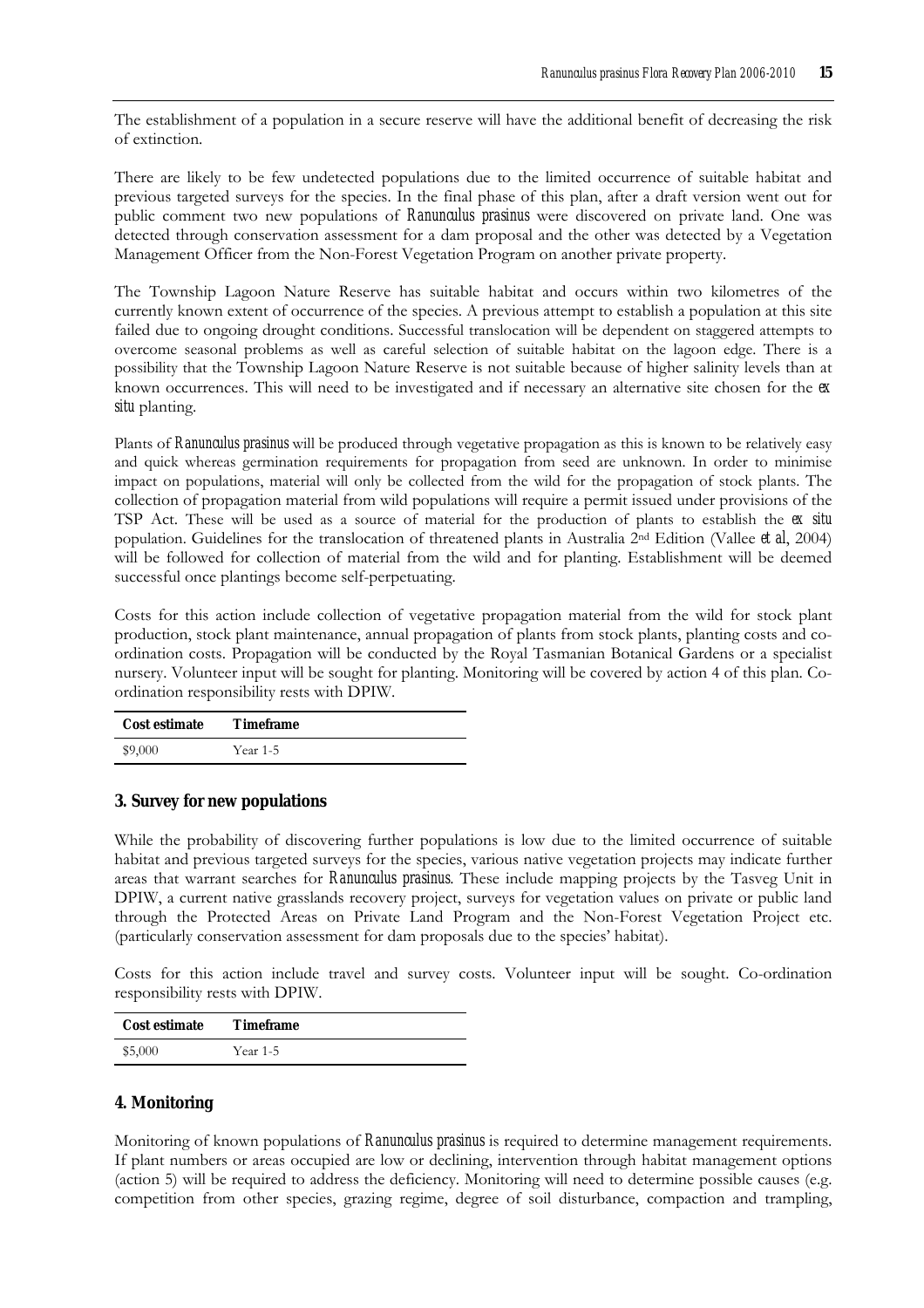invasion by woody weeds). Monitoring results will need to be interpreted to distinguish between true declines and effects of drought and to determine the degree of decline that should trigger management intervention (see action 6). Monitoring will be required to determine the effects of habitat management (action 5) and also to track the success of *ex situ* plantings (action 2).

Costs for this action include travel and data collection and handling costs as well as co-ordination costs. Volunteer input will be sought. Co-ordination responsibility rests with DPIW.

| <b>Cost estimate</b> | <b>Timeframe</b> |
|----------------------|------------------|
| \$10,000             | Year 1-5         |

#### **5. Habitat management**

Habitat management intervention will be negotiated with owners of land with occurrences of *Ranunculus prasinus* and, where appropriate, written management advice will be provided. Conservation covenants and management agreements should be negotiated through the Non-Forest Vegetation Program.

Should monitoring determine that plant numbers or area occupied are low or declining, intervention is required if a cause or a remedy can be identified (action 4). Plant numbers are considered to be low if below 1000 in non-drought years. An area of occupancy of less than 0.02 hectares is considered to be low and should be increased if adjacent habitat is suitable for occupation. The degree of decline that should trigger management intervention will be determined in action 4. Possible intervention includes a change in the grazing regime (increase, decrease or time of grazing) or slashing for roadside occurrences to reduce competition, fencing to control trampling or stock and vehicle access, soil disturbance to increase recruitment opportunities and weeding to control invasion by woody weeds such as gorse. Watering of new plantings may also be required to aid establishment of *ex situ* plantings.

Costs for this action include travel, fencing and herbicide costs, equipment hire for soil disturbance, slashing and weeding, and costs associated with preparation of management advice and co-ordination. Volunteer input will be sought as appropriate. Co-ordination responsibility rests with DPIW.

| Cost estimate | <b>Timeframe</b> |
|---------------|------------------|
| \$12,000      | Year 1-5         |

#### **6. Long term management**

This action involves collation and interpretation of data pertaining to *Ranunculus prasinus* and dissemination to stakeholders in the appropriate form. This is necessary to base management advice, allocation of resources and assessment of the impact of development proposals on the best available information at any time. This action is also required to encourage and allow community participation in and ownership of the Recovery Plan implementation process.

*Ongoing data and data interpretation requirements* **as new information becomes available are:** 

- entry of spatial information from wild and *ex situ* populations into TSS and DPIW GIS systems
- collation of additional information required to assess the conservation status such as population and threat data and inclusion in a TSS database
- regular reassessment of conservation status, storage of revised assessments in a TSS database and preparation of nominations for a change in the conservation status for State and Commonwealth legislation as required
- Entry into TSS database (ie: new populations, population decline and threshold conditions) and regular assessment of the database to determine whether management intervention is required
- maintain *ex situ* population establishment and monitoring data
- lodgement of specimens of each population with the Tasmanian Herbarium in case of future taxonomic treatments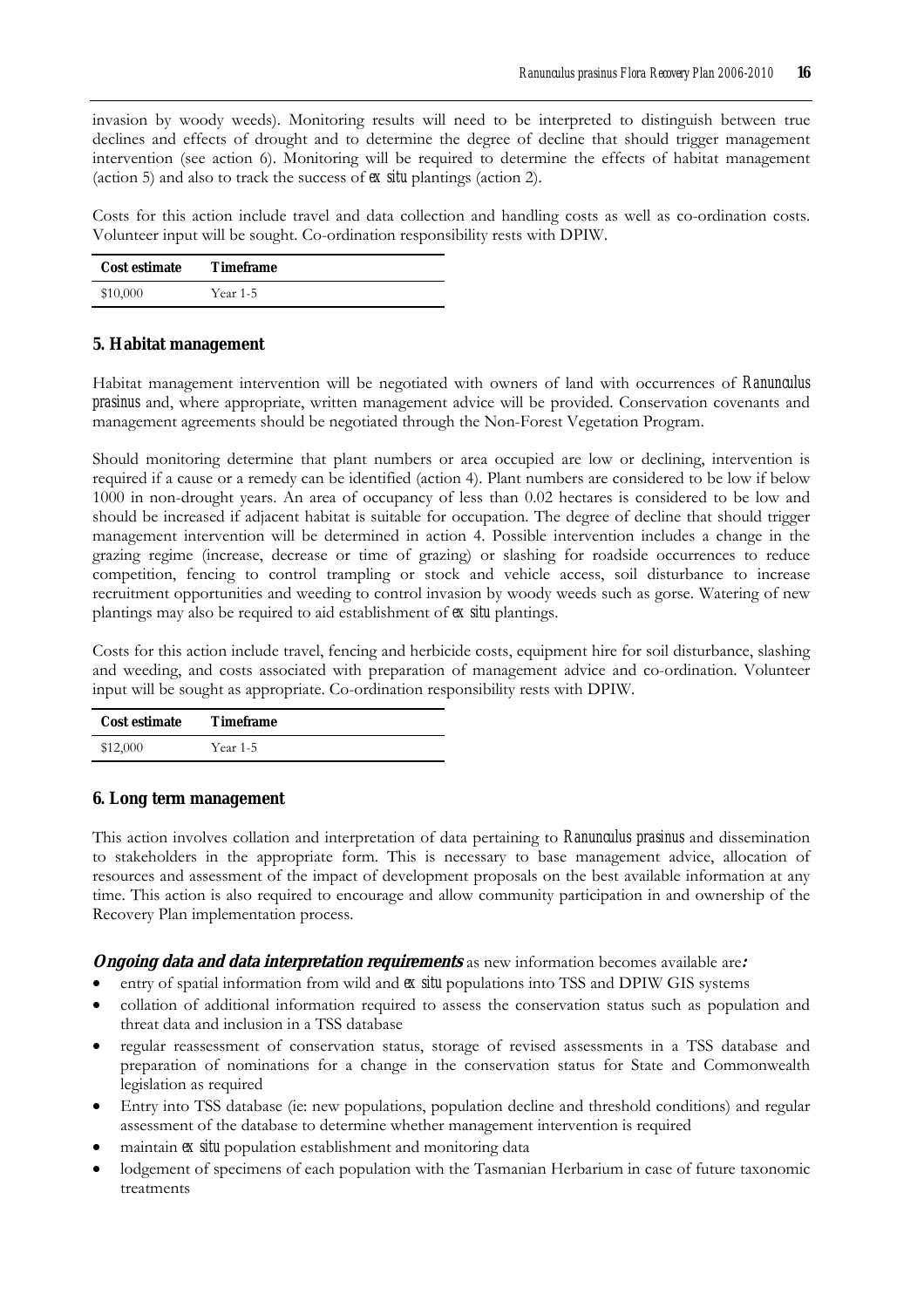#### **Requirements for the dissemination of information** are**:**

- update written management advice on populations to landowners/managers as necessary
- update Listing Statement every 5 years or as new information becomes available and circulate to libraries, the wider botanical community (including the Tasmanian Flora Network) and include on the DPIW website to give access to the general public.
- update the Recovery Plan every 5 years, submit for adoption by the State and Commonwealth, and circulate to libraries, the wider botanical community (including the Tasmanian Flora Network) and include on the DPIW and DEH websites to give access to the general public.
- circulate spatial information to different users in the appropriate form i.e. include polygon or point data as appropriate in the TSS GIS system, include point records in the DPIW GIS system, provide data to relevant State and Commonwealth agencies, include polygon or point data as appropriate on the LIST (Land Information Systems Tasmania)
- inform planning authorities of occurrences and potential habitat to allow inclusion in planning schemes and NRM regional strategies
- investigation of additional processes to alert potential landowners as to possible occurrences of threatened flora species and associated responsibilities

#### **Mechanisms to facilitate community participation and ownership** are**:**

- establish a Recovery Team when funding is procured to implement this plan or parts thereof
- make requests to volunteer networks (e.g. Wildcare, Threatened Species Network etc.) to participate in specific recovery actions at least 6 weeks in advance (general requests for participation usually generate little interest)
- request participation in recovery actions by the wider botanical community through the Tasmanian Flora Network
- when necessary, organise permission from landowners/managers to access populations and permits from the TSS for the collection of propagation material or herbarium specimens

Costs for this action include those associated with maintenance of databases and websites, updates and circulation of literature, requests for participation in the Recovery Team and recovery actions including provision of training and supervision when necessary and other co-ordination costs. Responsibility rests with DPIW.

| Cost estimate | <b>Timeframe</b> |
|---------------|------------------|
| \$13,000      | Year 1-5         |